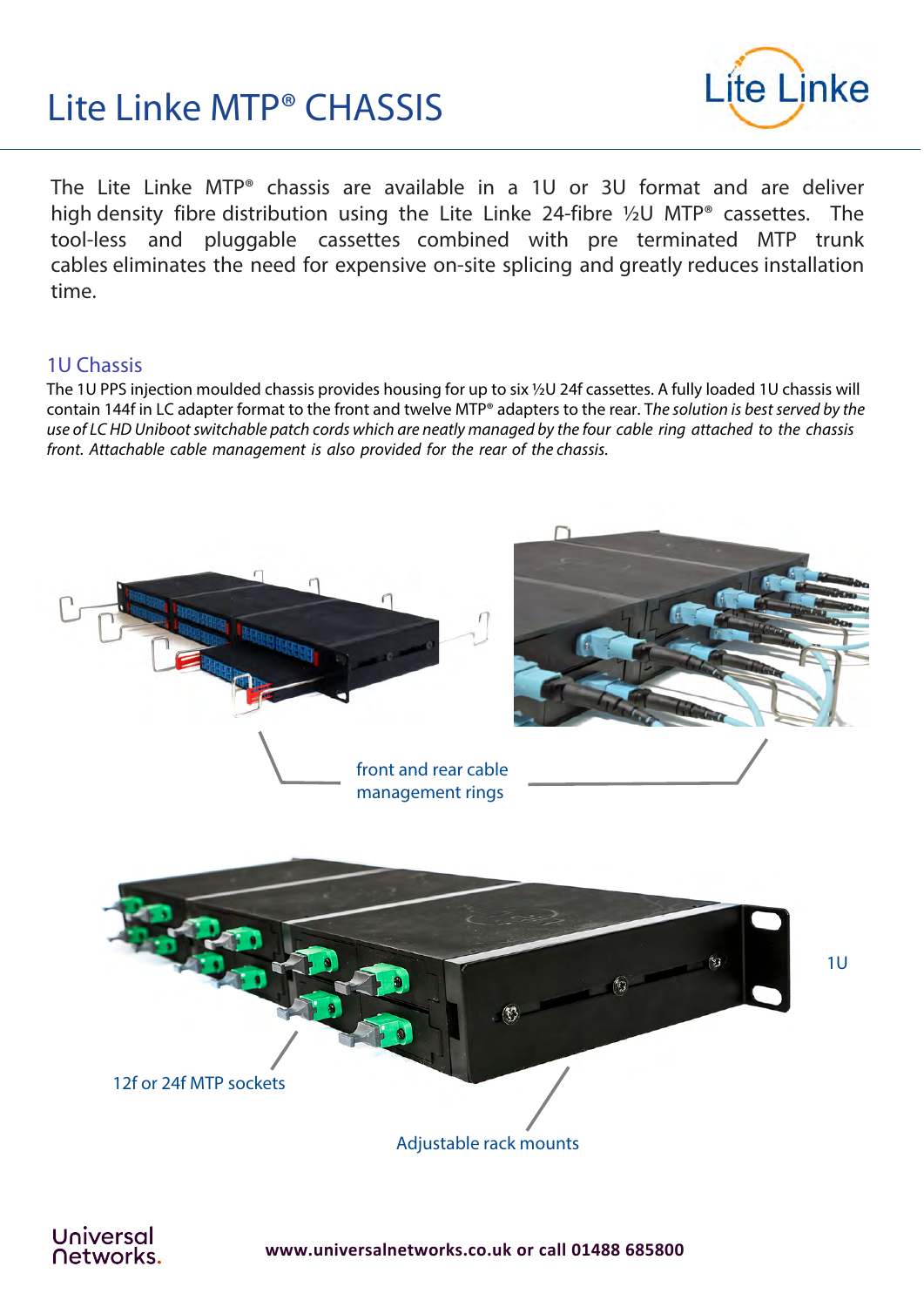### 3U Chassis

The ultra high density 3U PPS injection moulded chassis provides housing for up to twenty 24-fibre cassettes. A fully loaded 3U chassis will support 480 fibres in LC format on the front and MTP® adapters at the rear. This modular system offers the highest ports density available in a 3U chassis and facilitates quick and easy expansion as the network grows.



- 
- 6-slots & 20-slots for modular 24-fibre cassettes, in OM4 or OS2 fibre types expand as your network grows and ability to mix fibre types in the same chassis
- **144** / **480** fibres in a **1U** / **3U** chassis get the most value out of your rack space
- 12f or 24f MTP® connector options -
- Plug and Play no specialist tools needed all parts are pre made and tested so quick and easy to install
- Tough, durable and light weight PPS injection moulded material

#### Specification / Standards

- MTP<sup>®</sup> connector meets IEC Standard 61754-7 and TIA/EIA 604-5 Type MPO
- MTP® Adapters Aqua for multimode, Green for single-mode
- LC connectors meets IEC 617-20 and TIA 604-10-A
- LC Adapters Aqua for multimode, Blue for single-mode
- CHASSIS Injection moulded PPS material
- Flammability meets UL94-V-0
- Tensile Strength to 211 MPa
- Impact Strength to 104 J/M<sup>2</sup>
- Operation Temperature -40  $\sim$  +80<sup>°</sup>C
- Colour Black RAL 9005, Red Pull Tab RAL 3020
- **RoHS Compliant**

#### Applications

- Data centre fibre network infrastructure
- High density fibre applications
- Parallel Optics
- Infiniband Compliant
- 10G Fiber Channel Compliant
- 40G and 100G IEEE 802.3
- QFSP compatible











MTP® Rear Cable Tray MTP® Modular Cassette MTP® Multi-Tuff Trunk MTP® Fanout Assembly MTP® Cleaners



# Universal **Networks**

#### **www.universalnetworks.co.uk or call 01488 685800**